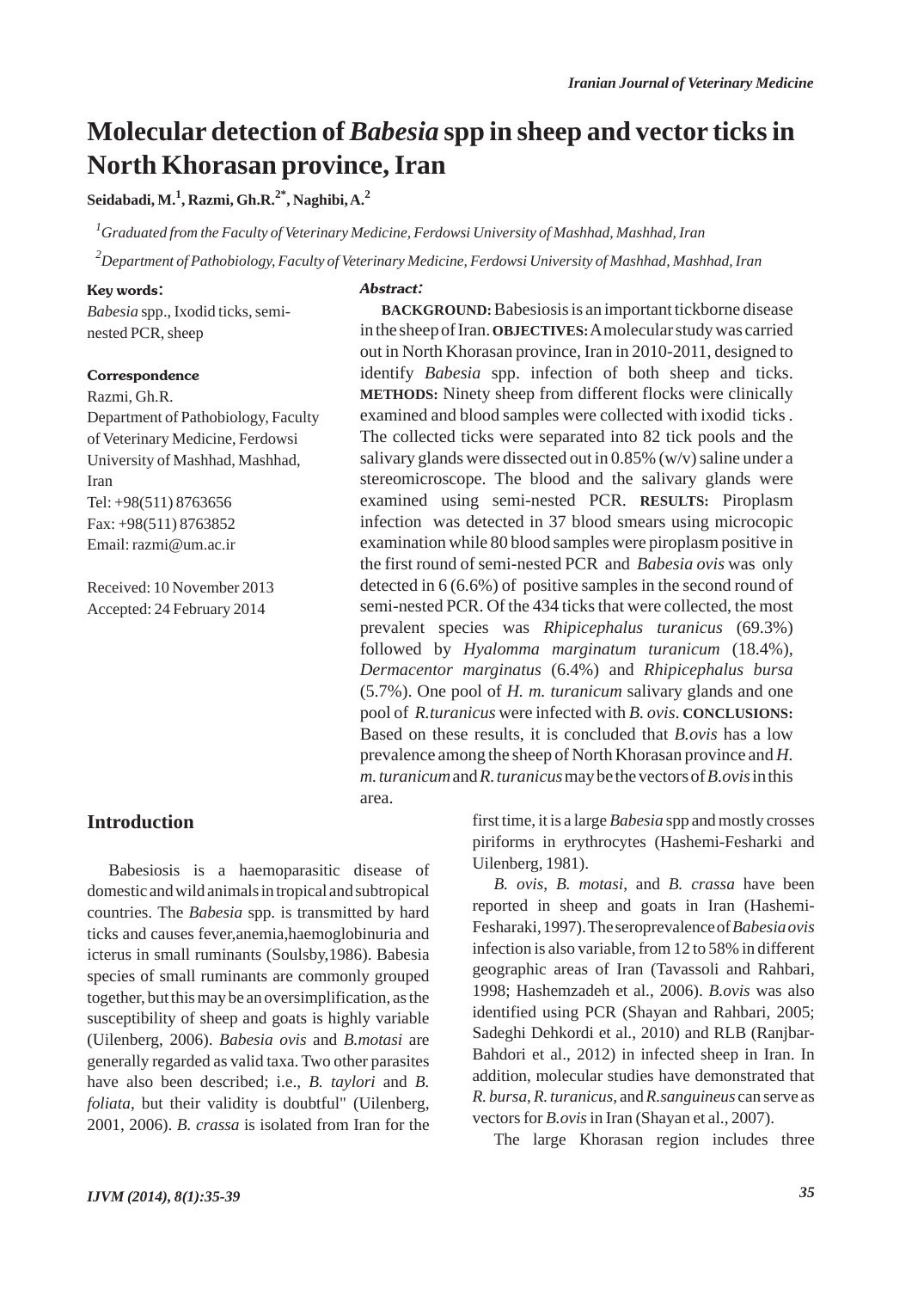provinces in the north, center and south. The climate of the north of the Khorasan Province is mountainous and is different from the center and south areas with desert and semidesert climates. The epidemiological aspect of ovine babesiosis is poorly understood in the North Khorasan Province. The aim of the study was to identify *Babesia* species and vector ticks in sheep by using microscopic examination and semi-nested PCR in North Khorasan province.

## **Materials and Methods**

**Field study area:** North Khorasan Province is located in northeastern Iran between 36°37´-38°17´ N latitudes and 55°53´-58°20´ E longitudes with an area of more than 28,400 km2. It is situated next to the north eastern border of Iran, level with the southern Caspian sea and south of Turkmenistan (Figure 1). The province has mountainous areas and receives about 250 mm of rainfall annually.

**Boold samples collecting:** Sheep flocks were randomly selected by the local veterinary service of Bojonord, Shirvan and Faroj areas. Each flock was visited during the seasons of tick activity from 2010 to 2011. First, a number of sheep were clinically examined; five sheep with clinical signs such as anemia and icterus were selected and blood smears were prepared from capillary veins of the ear. In addition, the blood of sheep was drawn by syringe from jugular veins and collected in EDTA tubes. Simultaneously, the body of animals were inspected and attached ticks were collected into labelled specimen tubes. The blood and ticks specimens were kept cool and transferred to the parasitology laboratory in the Faculty of Veterinary Medicine.

**Examination of blood smears:**The smears were fixed in methanol and stained in 10% Giemsa solution in phosphate buffered saline (PBS) pH 7.2. The slides were examined with oil immersion lens at a total magnification of  $\times$ 1000.

**Tick examination:** The ticks were counted and speciation was done by using the identification keys (Hoogstraal, 1956; Walker et al., 2003; Estrada- Peña et al., 2004). The collected ticks were grouped into 82 pools with five ticks according to their species. Then, the salivary glands of each pool tick were dissected out in 0.85% saline solution under stereo microscope. Then, the salivary gland samples were kept at -20°C until they were used for PCR.

**Semi- nested PCR:** Total DNA was extracted from EDTA blood and tick samples using a DNA isolation kit (Cinna gene, Iran) Then, a semi nested PCR was performed according to the method of Shayan and Rahbari (2005). Briefly, in the first round of the amplification of semi nested PCR, two oligonucleotide PCR primers Forward primer (P1): 5'-CACAGGGAGGTAGTGACAAG-3', and the reverse (p2): 5'-AAGAATTTCACCTATGACAG-3' were used to differentiate *Theileria* spp and *Babesia* spp. In the second round of the amplification of the internal primers used to detect *B.ovis* were: forward primer (P3) 5'-TGCGCGCGGCCTTTGCGT-3' and reverse primer (P2) 5'-AAGAATTTCACCTATGACAG-3'and to detect *B.motasi*were forward primer (P4) 5'- CGCGATTCCGTTATTGGAG-3' and reverse primer (P2) 5'-AAGAATTTCACCTATGACAG-3'. Amplification was conducted in 20 μL reaction volumes (Accupower PCR premix kit, Bioneer®, South Korea) with a final concentration of each dNTPof 250 μM in 10mM Tris-HCl pH 9.0, 30mM KCl and 1·5mM MgCl2, 1U Taq DNA polymerase and 10 pmol of each PCR primer (Takapouzist Co. Iran). Then 1 μL of DNA template (was added to each reaction and the remaining 20 μL reaction volume was filled with sterile distilled water. The reactions were subjected to the following cycling conditions using a BioRad thermocycler: 95°C for five min, 36 cycles with denaturing at 94°C for 45 s, primer annealing at 54-58°C for 45 s and extension step at 72°C for 45s, followed by final extension at 72°C for 10 min. The products were then chilled to 4°C. The PCR products were electrophoresed in a 1.5% agarose gel with TBE buffer and visualized using ethidium bromide and UV-elimintor. A visible band at 389-402 for *Babesia* spp was produced in the first round of PCR. The second round was done on the positive PCR products with the same reaction in the first round. The PCR products were also electrophoresed through a 1.5% agarose gel to assess the presence of a special band of *B.ovis* (186bp) and *B.motasi* (205bp).

## **Results**

Piroplasm infections were microscopically detected in 37 (41.1%) of blood smears with low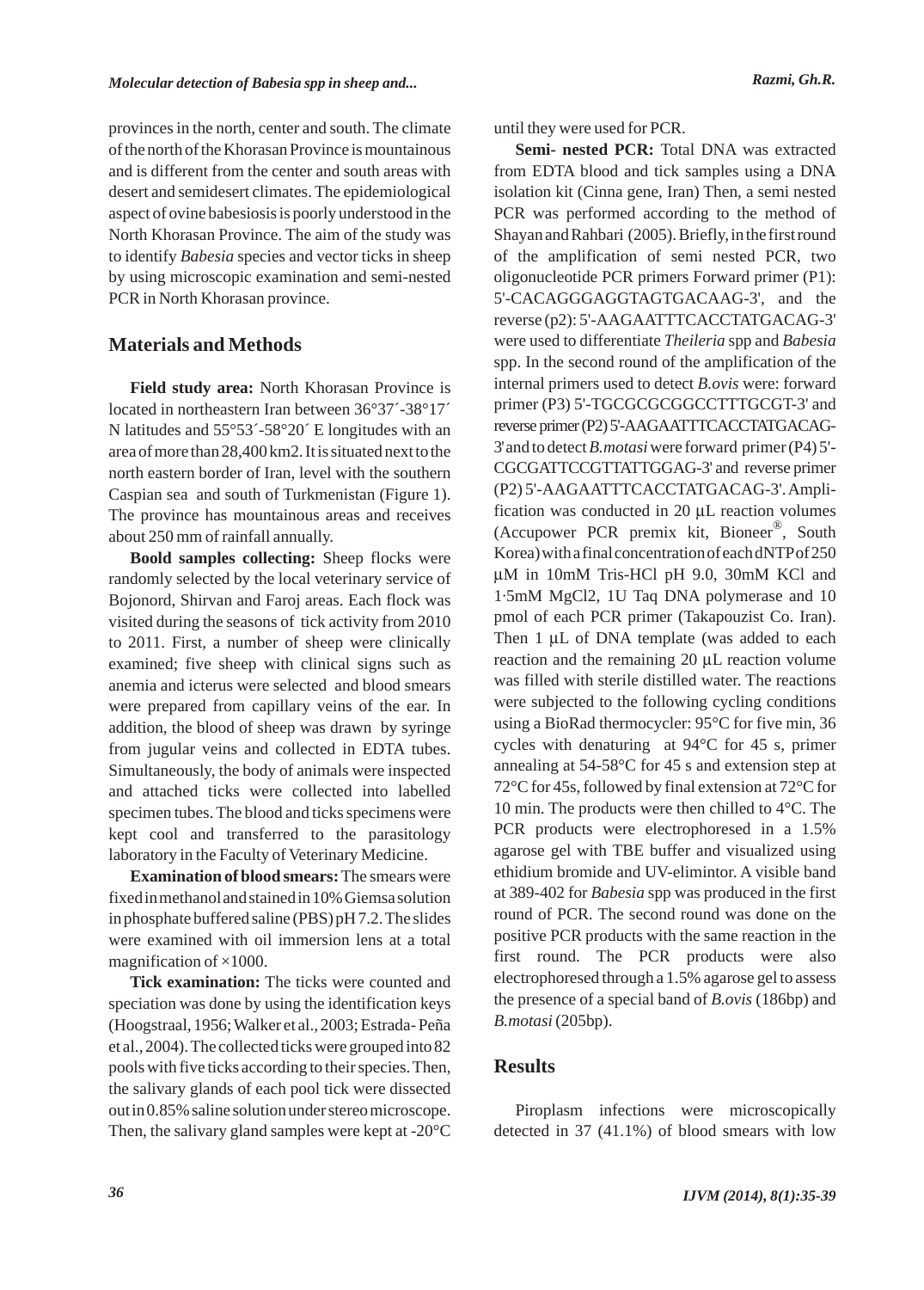| <b>Areas</b>   | <b>Seminested PCR (First)</b><br>round) No $(\% )$ | Seminested PCR No $(\% )$ |                 |        | <b>Microscopic</b><br>examination No $(\% )$ | <b>Total</b> |
|----------------|----------------------------------------------------|---------------------------|-----------------|--------|----------------------------------------------|--------------|
|                | Piroplasm                                          | B. ovis                   | <i>B.motasi</i> | Total  | Piroplasm infections                         |              |
| <b>Bojnord</b> | 30                                                 |                           |                 |        | 14                                           | 30           |
| Shirvan        | 26                                                 |                           |                 |        | ш                                            | 30           |
| Farooj         | 24                                                 |                           |                 |        |                                              | 30           |
| Total          | 80(88)                                             | 6(6.6)                    | 0(0)            | 6(6.6) | 37(41.1)                                     | 90           |

Table1. Results of Molecular and microscopic examination of piroplasm infection in sheep of different areas in North Khorasan Province.

Table2. Frequency of tick infestation and results of semi-nested PCR for detection *Babesia* spp in salivary glands of Ixodid ticks.

| <b>Tick Species</b> | Ticks No $(\% )$ | Tick pool S.<br>glands No | Semi-nested PCR $No(\%)$ | <b>Total</b>    |          |  |
|---------------------|------------------|---------------------------|--------------------------|-----------------|----------|--|
|                     |                  |                           | B.ovis                   | <i>B.motasi</i> | Mixed    |  |
| R. turanicus        | 301(69.3)        | 30                        |                          | 0               |          |  |
| H. m.turanicum      | 80(18.4)         | 10                        |                          | 0               |          |  |
| D. marginatus       | 28(6.4)          |                           |                          | 0               |          |  |
| R. bursa            | 25(5.7)          |                           |                          |                 |          |  |
| Total               | 434              | 44                        | $2(4.5\%)$               | $0(0\%)$        | $0(0\%)$ |  |

parasitemia (0.2 -0.01%). In the first round of seminested PCR, 80 (88.8%) of blood samples were positive for *Theileria* spp and *Babesia* spp. In the second round, B .ovis was detected in 6 (6.6%) of positive samples (Table 1) (Figure 2).

In this study, 434 ixodid ticks were collected from different areas of the North Khorasan Province. The most common tick species was *R. turanicus* 301 (69%), followed by *H. m. turanicum* 80 (18.4%), *D. marginatus* 28 (6.4%) and *R. bursa* 25 (5.7%). Two pools belong to the salivary glands of *H. m. turanicum* and *R. turanicus* salivary gland were positive with *B.ovis*(Table 2).

## **Discussion**

In this study, piroplasm infection was microscopically observed in 41% of blood smears. The parasitemia of blood smears was low and it is virtually impossible to distinguish between *Theileria* spp. and *Babesia* spp upon morphology and size criteria in sheep. The frequency of piroplam infection was also deteced in 88% of blood samples in the first round of seminested-PCR. The results confirmed the high sensitivity and specificity of molecular method in comparison with the microscopical examination. In the second round of the seminested-PCR , *B. ovis*was detected in 6.6% of positive samples. The frequency of *B.ovis* was lower than the frequency of *B.ovis* infection as reported in the sheep of the Khorasn Province using microscopic examination (Razmi et al., 2002; Razmi et al., 2003). Microscopic examination has a little value for the specific differentiation between *Theileria* spp. and *Babesia* spp. in small ruminants, especially when parasitemia was low (Schnittger et al., 2004). Therefore, *Babesia* spp may be wrongly detected in many blood smear samples, while actually having been *Theileria* spp. A low prevalence of *B.ovis* has been reported in 5.8% of sheep in Iran (Sadeghi Dehkordi et al., 2010) and other countries such as Turkey (Atlay et al., 2007) and Greece (Theodoropoulos et al., 2006) using molecular methods.

In the present study, *B.motasi* was neither detected by microscopy nor by semi-nested PCR. *B. motasi* was reported upon morphological parameters in the sheep of Iran (Razmi et al., 2002, Razmi et al., 2003). However, some molecular studies have revealed that the genes of the reported *B. motasi* in Iran are the same as *B. ovis* (Shayan et al., 2008; Sadeghi Dehkordi et al., 2010; Ranjbar-Bahdori et al., 2012). They concluded that a morphological polymorphism of *B. ovis*may be the main problem in differentiation between *B. ovis* and *B. motasi* by Geimsa staining.

In the present study, *R. turanicus*, *H. m. turanicum*, *D. marginatus* and *R. bursa*were found in the sheep and *R.turanicus* had the highest frequency in comparison with other ixodid ticks.

So far, *R. turanicus* has been reported abundant in the ticks of the sheep of the large Khorasan (Rahbari et al., 2007; Razmi et al., 2011). *B. ovis*infection was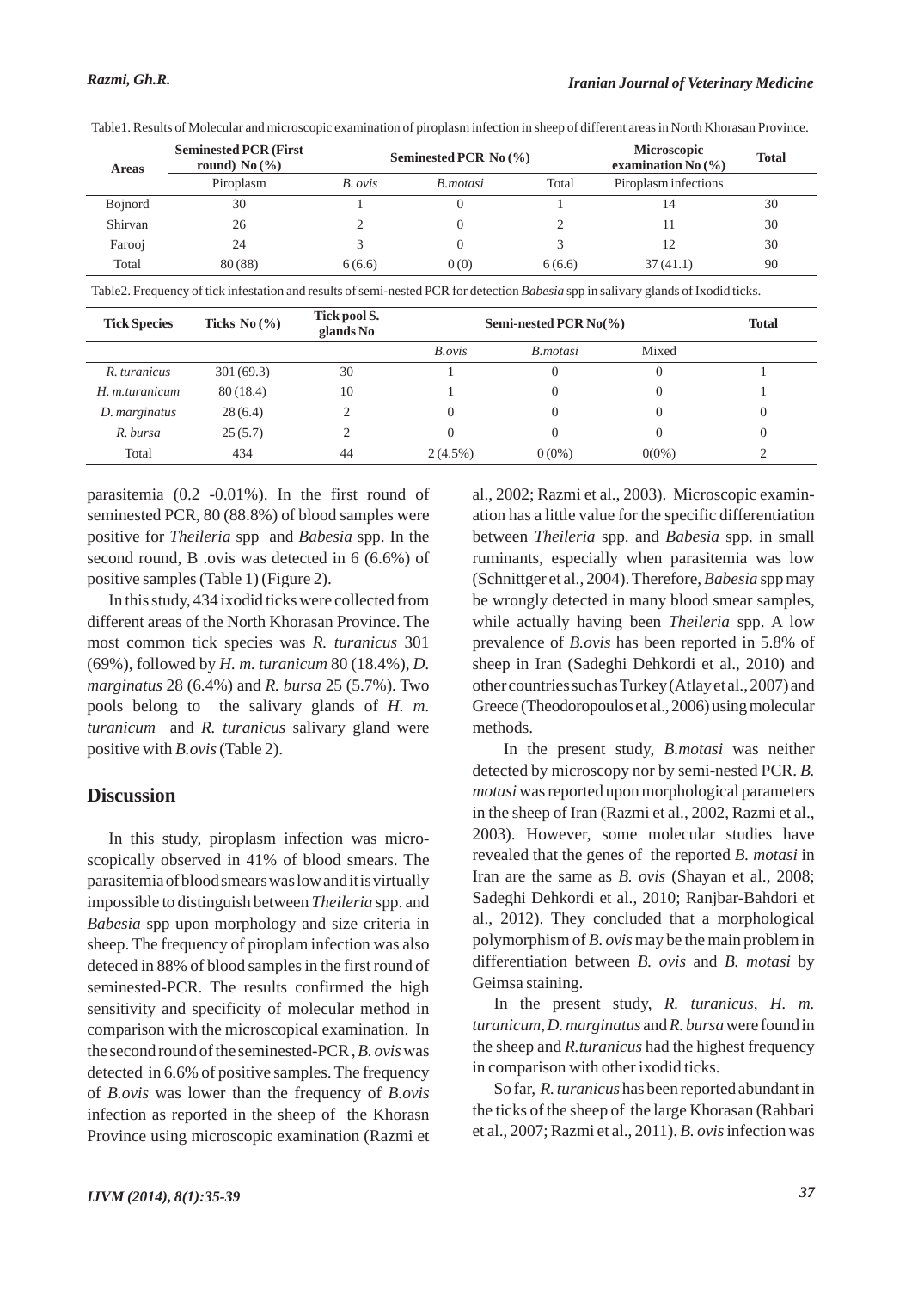

Figure 1. Locality where the fields work was carried out in North khorasan Province, Iran.



Figure 2. PCR product of *B.ovis*, ladder marker (lane M) , Positive control ( lane 1, 186bp), Negative control (lane 2) , Positoive (lane4 ,186).

detected in the salivary glands of *R. turanicus* and *H. m. turanicum* by semi-nested PCR. *R.turanicus* is seen in different climates and many animals may be infested with *R. turanicus*, but high infestation is found in sheep (Estrada- Peña et al., 2004). Asimilar study shows that *R. turanicus* could be the vector of *B.ovis*in Iran (Shayan et al. 2007). *H. m. turanicum*is known as pale legged Hyalomma and originates from the Middle East. Adult ticks feed on cattle, sheep, goats, horses and large wild herbivores. *H. m. turanicum* is not known to be a main vector pathogen disease to domestic animals, but is considered a vector of the virus causing Crimean-Congo hemorrhagic fever in humans (Estrada- Peña et al., 2004). The kinetes of *Babesia* spp were detected in the haemolymph of *H. marginatum* collected from an infected sheep with *B. ovis* (Razmi et al., 2002). However, *H. marginatum* could not transovarially transmit *B.ovis*to sheep (Razmi and Nouroozi, 2010).

Based on the results, it is concluded that *B.ovis*has a low ferquency in the sheep of the North Khorasn Province and *R. tuanicus* and *H. m. turanicum* could act as vectors of *B.ovis*in the sheep.

#### **Acknowledgements**

We are really grateful to H. Eshrati for his technical assiatance. The author would like to thank North Khorasan Veterinary office for providing information about sheep flocks and the logistic support.

# **References**

- Altay, K., Aktas, M., Dumanli, N.(2007) Molecular 1. identification, genetic diversity and distribution of *Theileria* and *Babesia* species infecting small. Vet Parasitol. 147: 161-165.
- Estrada- Peña, A., Bouattour, A., Camicas, J.L., 2. Walker, A.R. (2004) Ticks of domestic animals in Mediterranean region, a guide to identification of species.  $(1<sup>st</sup> ed.)$  Univerity of Zaragoza, Spain.
- Hashemi-Fesharki, R., Uilenberg, G. (1981) *Babesia* 3. *crassa* n. sp. (Sporozoa, Babesiidae) of domestic sheep in Iran. Vet Quarterly . 3: 1-8.
- 4. Hashemi-Fesharki, R. (1997) Tick-borne disease of sheep and goats and their related vectors in Iran. Parassitology. 39: 115-117.
- 5. Hashemzadeh, F., Nabavi, L., Seyfabad Shapouri, M.F., Rahbari, S., Azizi, F. (2006) Development of an ELISA technique for the detection of *B. ovis* and serological survey of the parasite in Khuzestan province, southern Iran. Iran J Vet Res. 7: 53-58.
- 6. Hoogstraal, H. (1956) African ixodidae. In: Ticks of the Sudan, Research report, Vol. 1.  $(1<sup>st</sup>$  ed.) Novel Medical, Washington, USA.
- 7. Rahbari, S., Nabian, S., Shayan, P. (2007) Primary report on distribution of tick fauna in Iran. Parasitol Res. 101: (Suppl 2)S175-S177.
- 8. Ranjbar-Bahadori, S., Eckert, B., Omidian, Z., Sadr Shirazi, N., Shayan, P. (2012) *Babesia ovis* as the main causative agent of sheep babesiosis in Iran. Parasitol Res. 110: 1531-1536.
- 9. Razmi, G.R., Naghibi, A., Aslani, M.R., Dastjerdi,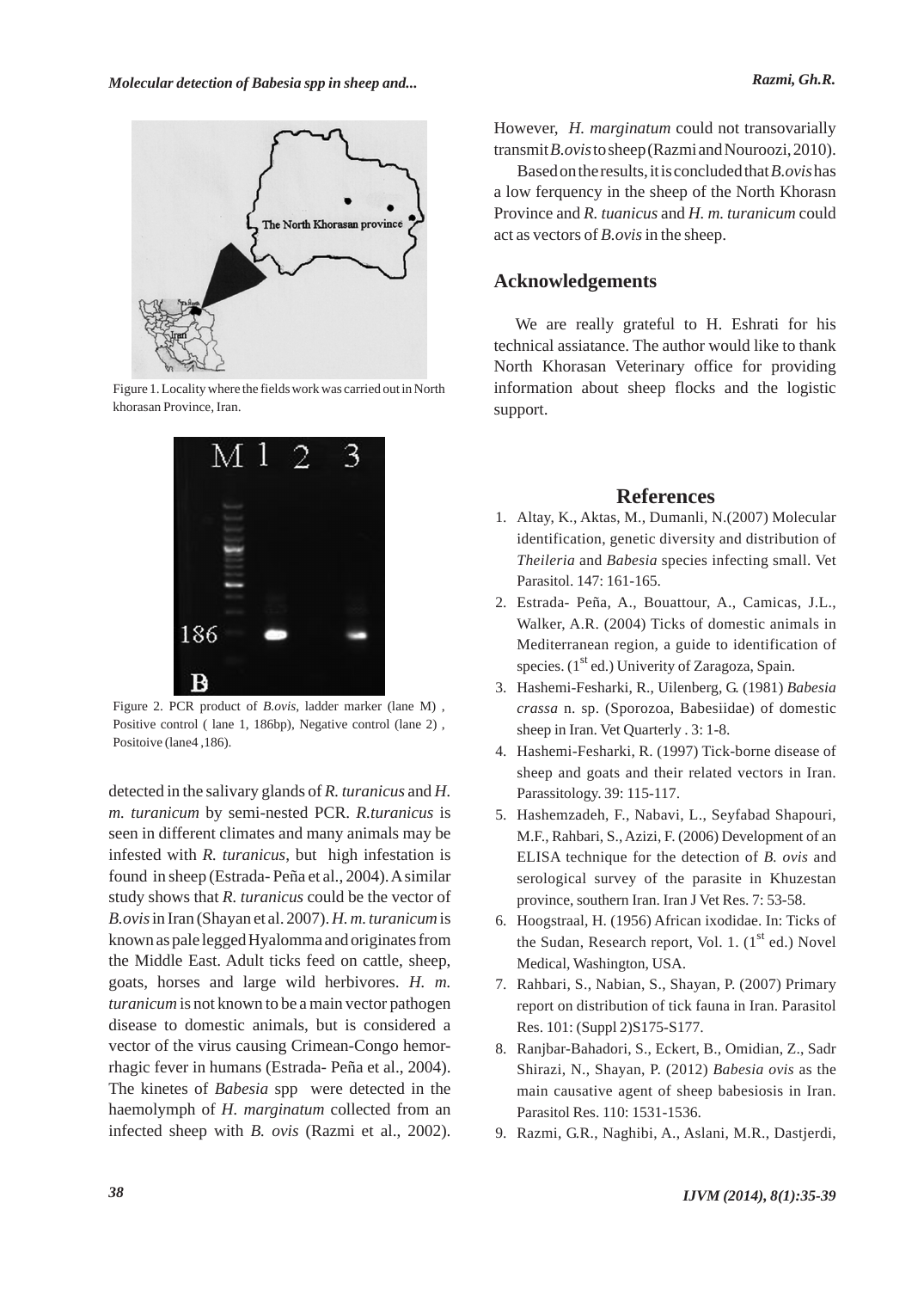K., Hosseini, H. (2003) An epidemiological study on Babesia infection in small ruminants in Mashhad suburb, Province of Khorasan, Iran. Small Rum Res. 50: 39-44.

- 10. Razmi, G.R., Naghibi, A., Aslani, M.R., Fathivand, M., Dastjerdi, K. (2002) An epidemiological study on ovine babesiosis in the Mashhad suburb area, province of Khorasan, Iran. Vet Parasitol. 108: 109- 115.
- 11. Razmi, G.R., Najarnejad, V., Rashtibaf, M. (2011) Determination the frequency of Ixodid ticks on the sheep in Khorasan Razavi province, Iran. Arch Razi Inst. 66: 129-132.
- 12. Razmi, G.R., Nouroozi, E. (2010) Transovarial Transmission of *Babesia ovis* by *Rhipicephalus sanguineus* and *Hyalomma marginatum*. Iran J Parasitol. 5: 35-39.
- 13. Sadeghi- Dehkordi, Z., Zakeri, S., Nabian, S., Bahonar, A., Ghasemi, F., Noorollahi, F., Rahbari, S. (2010) Molecular and biomorphometrical identification of ovine babesiosis in Iran. Iran J Parasitol. 5: 21-30.
- 14. Schnittger, L., Yin, H., Qi, B., Gubbels, M.J., Beyer, D., Niemann, S., Jongejan, F., Ahmed, J.S. (2004) Simultaneous detection and differentiation of *Theileria* and *Babesia parasites* infecting small ruminants by reverse line blotting. Parasitol Res. 92: 189-196.
- 15. Shayan, P., Hooshmand, E., Nabian, S., Rahbari, S. (2008) Biometrical and genetical characterization of large *Babesia ovis* in Iran. Parsitolol Res. 103: 217- 221.
- 16. Shayan, P., Hooshmand, E., Nabian, S., Rahbari, S. (2007) Determination of *Rhipicephalus* spp. as vectors for *Babesia ovis* in Iran. Parasitol Res. 101: 1029-33.
- 17. Shayan, P., Rahbari, S. (2005) Simultaneous differentiation between *Theileria* spp. and *Babesia* spp. on stained blood smear using PCR. Parasitol Res. 97: 281-286.
- 18. Soulsby, E.J.L. (1986) The Helminths, Arthoropods and Protozoa of Domestic Animal.  $(7^{th}$  ed.) Bailliere & Tindall. London, UK.
- 19. Tavassoli, M., Rahbari, S. (1998) A seroepidemiological survey on *Babesia ovis* in different geographical region of Iran. J Vet Res. (in Persian, with English abstract). 53: 55-59.
- 20. Theodoropoulos, G., Gazouli, M., Ikonomopoulos,

J.A., Kantzoura, V., Kominakis, A. (2006) Determination of prevalence and risk factors of infection with Babesia in small ruminants from Greece by polymerase chain reaction amplification. Vet Parasitol. 135: 99-104.

- 21. Uilenberg, G. (2006) Babesia-A historical overview. Vet Parasitol. 138: 3-10.
- 22. Uilenberg, G. (2001) Babesiosis. In: Encyclopedia of Arthropod-Transmitted Infections of Man and Domesticated Animals. Service, M.W. (es.).  $(1<sup>st</sup>$  ed.) Wallingford: CABI Publishing, UK. p. 53-60.
- Walker, A.R., Bouattour, A., Camicas, J.L., Estrada-23.Pena, A., Horak, I.G., Latif, A., Pegram, R.G., Preston, P.M. (2003) Ticks of Domestic Animals in Africa, A guide to Identification of Species.  $(1<sup>st</sup>$  ed.) Biosience Reports, UK.